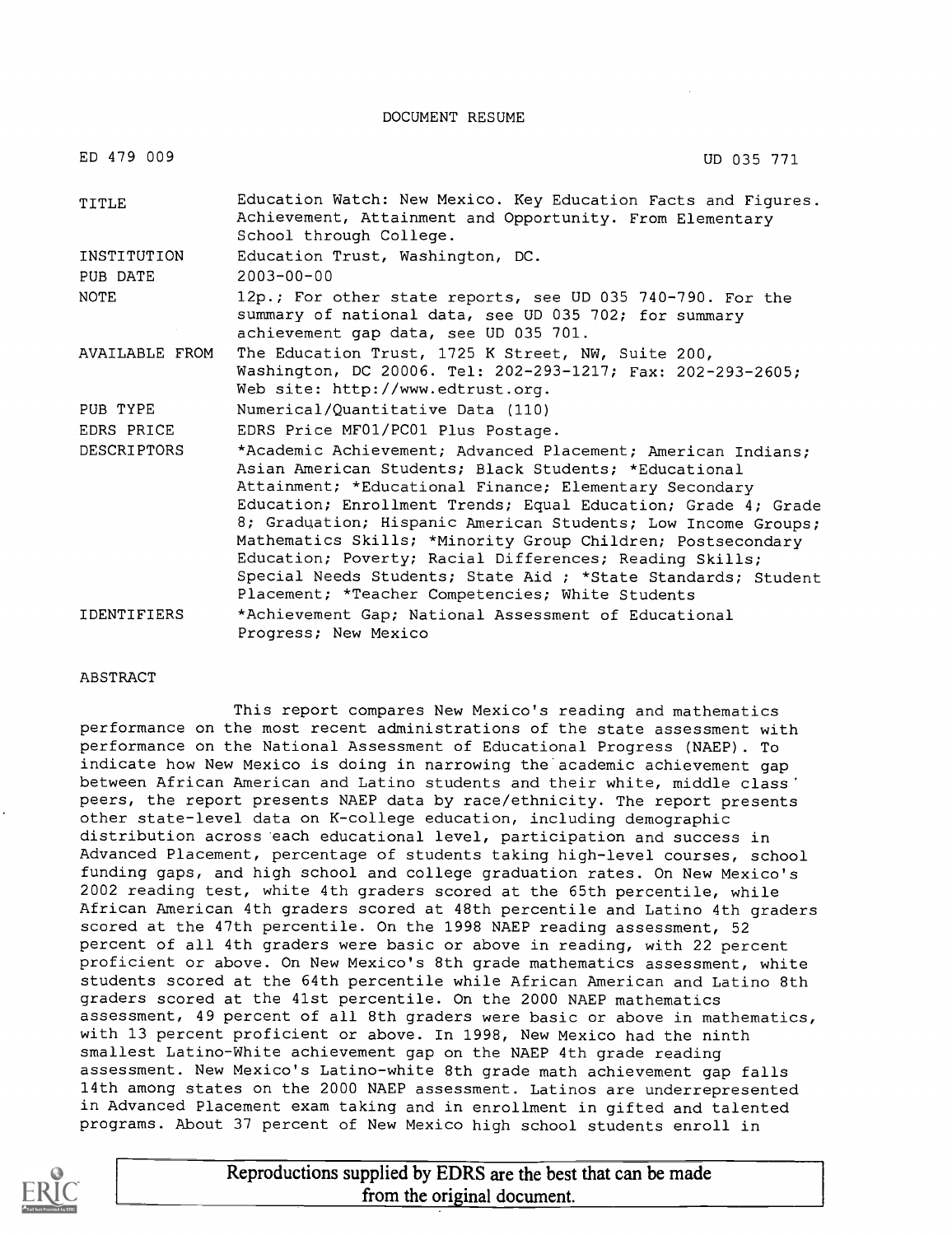college, compared to 54 percent nationwide. Over one-third of New Mexico's secondary classes are taught by teachers lacking a major or minor in the field. Districts with the highest child poverty rates, and those with the highest minority enrollments, have fewer state and local dollars to spend per student. (SM)

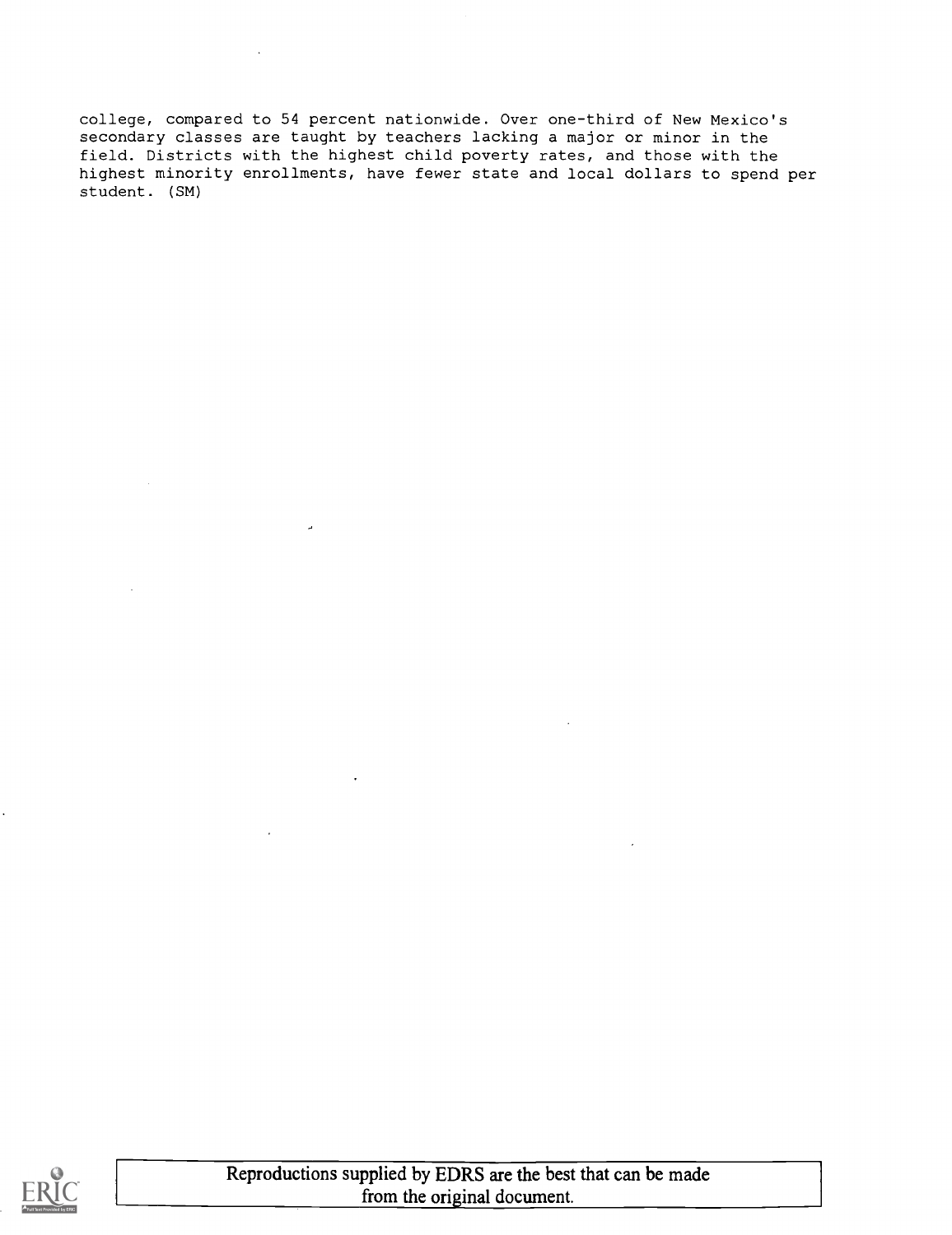YDTR  $up$  0136

# **Education Watch** NEW MEXICO

# Key Education Facts and Figures

Achievement, Attainment and Opportunity



# From Elementary School through College

Prepared by the Education Trust, Inc.



PERMISSION TO REPRODUCE AND DISSEMINATE THIS MATERIAL HAS<br>BEEN GRANTED BY

D<sub>035771</sub>

The EducationTrust J. Brennan

TO THE EDUCATIONAL RESOURCES INFORMATION CENTER (ERIC)  $\begin{pmatrix} 1 \\ 2 \end{pmatrix}$ 

Winter 2002-2003

# EST COPY AVAILABLE

U.S. DEPARTMENT OF EDUCATION Office of Educational Research and Improvement EDUCATIONAL RESOURCES INFORMATION CENTER (ERIC)

- This document has been reproduced as received from the person or organization originating it.
- 1:1 Minor changes have been made to improve reproduction quality.

Points of view or opinions stated in this document do not necessarily represent official OERI position or policy.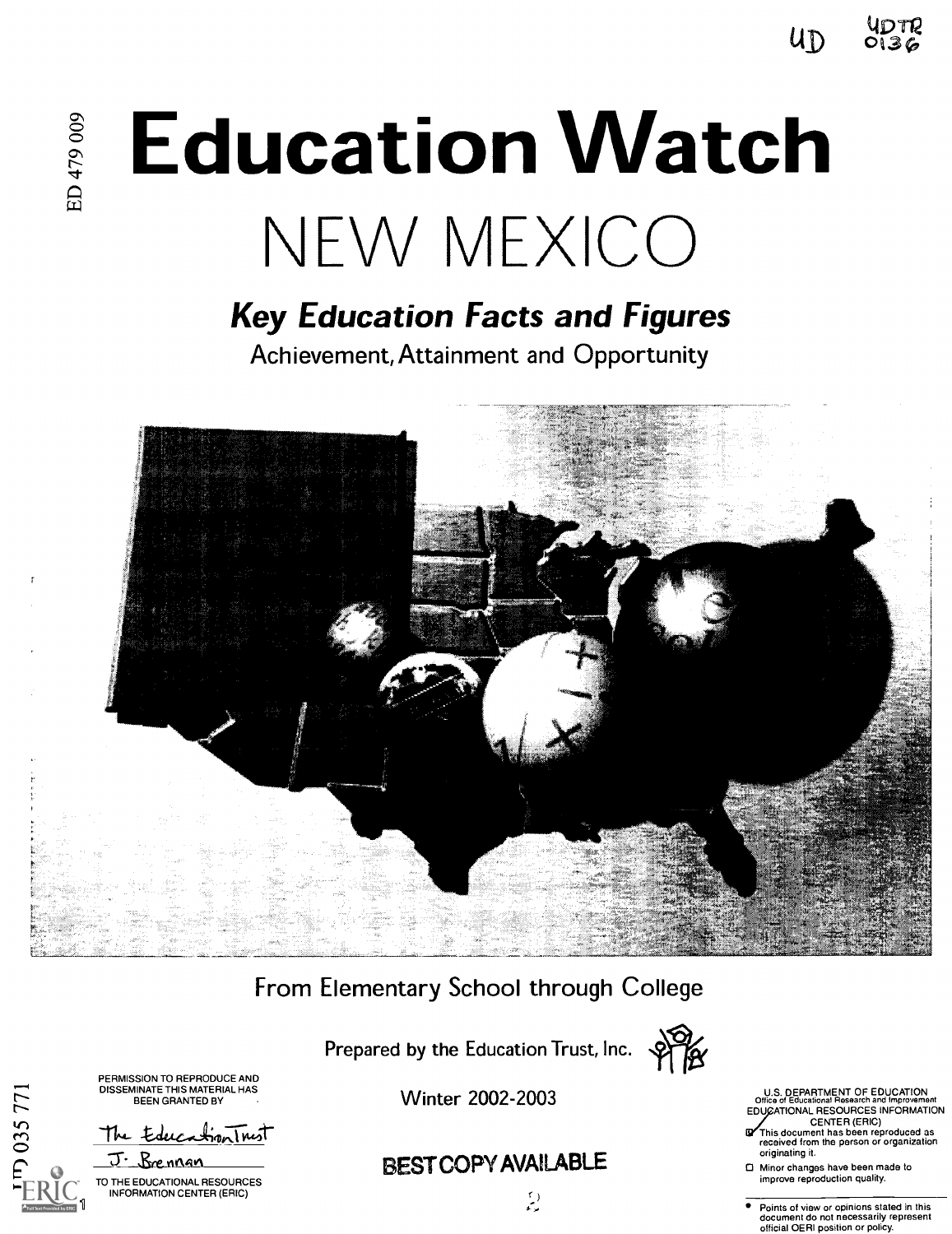# New Mexico Elementary Reading Achievement

Perhaps the most important task of elementary schools is to teach students to read well. Strong reading skills are the key to later success, both in school and in life.

The following charts compare your state's reading performance on the most recent administrations of the state assessment and the National Assessment of Educational Progress (NAEP). Under the No Child Left Behind (NCLB) legislation, every state must have a plan in place to ensure that all students are meeting the state's standard of proficiency by 2013-14. Results are reported below as the proportion of students reading at the "proficient" level, or the state-defined equivalent.

#### Are New Mexico students proficient in reading?



New Mexico's 2002 Terra Nova results show a median percentile rank of 51 for 4th grade reading. Percentile scores, which measure the relative performance of students against other students, are not comparable to NAEP scores, which measure the performance of students against fixed standards of proficiency.

On the 1998 National Assessment of Educational Progress (NAEP), 52% of New Mexico's 4th graders performed at basic or above in reading, while only 22% performed at the proficient level or above.

## Do results vary by group?

Because it's important to look underneath overall averages to see how different groups of students are performing, NCLB further requires states to report achievement data by group. In this way, states can draw attention to the students who need the most help. The charts below show the distance each group has to go in order to reach the proficient level on the state assessment and on NAEP.

| 2002 TerraNova, Complete Battery<br><b>Grade 4 Reading</b> |                         |  |
|------------------------------------------------------------|-------------------------|--|
|                                                            | <b>Percentile Score</b> |  |
| African American                                           | 48                      |  |
| Asian                                                      | 55                      |  |
| Latino                                                     | 47                      |  |
| <b>Native American</b>                                     | 33                      |  |
| 65<br>White                                                |                         |  |



On New Mexico's reading test, White 4th graders scored at the 65th percentile, while African American 4th graders scored at only the 48th percentile and Latino 4th graders scored at the 47th percentile.

## Is New Mexico performance improving on NAEP?

#### Grade 4 Reading

|                        | 1992 | <b>NAEP Scale Score</b><br>1998 | Change from 1992-1998<br><b>State Change</b> | <b>Biggest Gainer</b> |
|------------------------|------|---------------------------------|----------------------------------------------|-----------------------|
| African American       | 202  | 183                             | -19                                          | $+10$ (RI)            |
| Latino                 | 200  | 199                             | -1                                           | $+12$ (CT)            |
| <b>Native American</b> | 200  | 181                             | -19                                          | $+17(AZ)$             |
| White                  | 223  | 222                             | -1                                           | $+10$ (CT)            |
| Αıı                    | 211  | 206                             | -5                                           | $+10$ (CT)            |

Note:A difference of 10 points is roughly equivalent to a year's worth of learning

The Education Trust . Ed Watch Online State Summary Reports . www.edtrust.org

Between 1992 and 1998, average scores for New Mexico 4th graders declined by 5 points on the NAEP 4th grade reading assessment. The biggest state gain over that period was 10 points. From 1992-1998, the gap between New Mexico's White and Latino students remained the same.

 $\left[ 2 \right]$ 

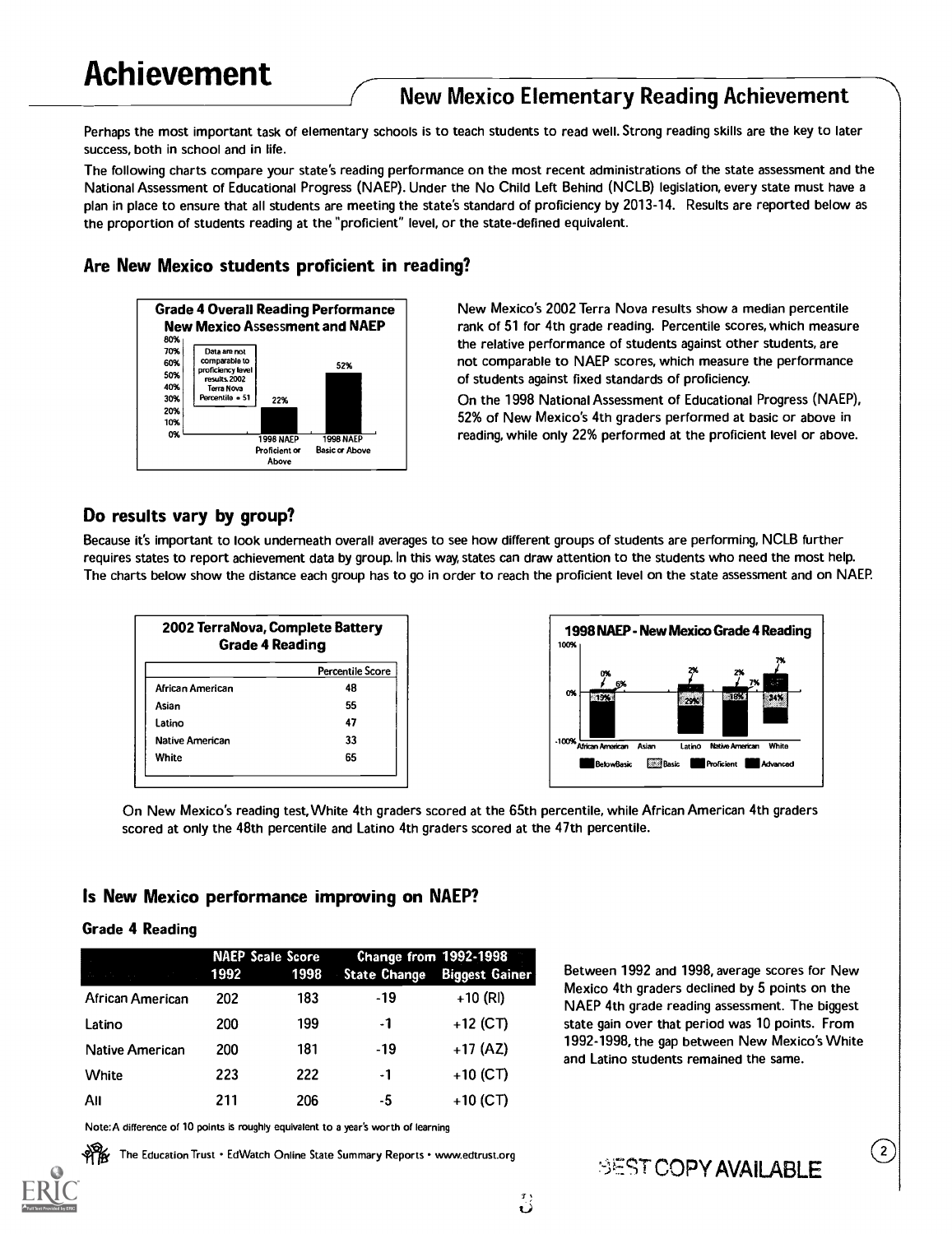# (New Mexico Middle Grade Mathematics Achievement

To survive in our information society, all Americans need a solid foundation in mathematics. Middle schools play a particularly central role in assuring that students have not only mastered basic computation, but are also developing the mathematical thinking and problem-solving skills so important in the mathematics courses they will take in high school.

As we showed with reading on the previous page, the following charts compare students' mathematics performance on the most recent administrations of the state assessment and the National Assessment of Educational Progress (NAEP). NCLB legislation requires every state to have a plan in place to ensure that all students are meeting the state's standard of proficiency by 2013-14. For this reason, results are reported as the proportion of students at the "proficient" level, or the state-defined equivalent.

## Are New Mexico students proficient in mathematics?



New Mexico's 2002 Terra Nova results show a median percentile rank of 48 for 8th grade math. Percentile scores such as those found on the CTBS, which measure the relative performance of students against other students, are not comparable to NAEP scores, which measure the performance of students against fixed standards of proficiency.

On the 2000 National Assessment of Educational Progress (NAEP), 49% of New Mexico's 8th graders performed at or above the basic level, while only 13% scored at or above the proficient level.

# Do results vary by group?

Because it's important to look underneath overall averages to see how different groups of students are performing, NCLB further requires states to report achievement data by group. In this way, states can draw attention to the students who need the most help. The charts below show the distance each group has to go in order to reach the proficient level on the state assessment and on NAEP.

| 2002 TerraNova, Complete Battery<br><b>Grade 8 Math</b> |                  |  |
|---------------------------------------------------------|------------------|--|
|                                                         | Percentile Score |  |
| African American                                        | 41               |  |
| Asian                                                   | 62               |  |
| Latino                                                  | 41               |  |
| <b>Native American</b><br>33                            |                  |  |
| White<br>64                                             |                  |  |



On New Mexico's mathematics test, White 8th graders scored at the 64th percentile, while African American and Latino 8th graders scored at only the 41st percentile.

## Is New Mexico's performance improving on NAEP?

## Grade 8 Mathematics

|                  | 1990 | <b>NAEP Scale Score</b><br>2000 | Change from 1990-2000<br><b>State Change</b> | <b>Biggest Gainer</b> |
|------------------|------|---------------------------------|----------------------------------------------|-----------------------|
| African American |      |                                 |                                              | $+23$ (NC)            |
| Latino           | 247  | 251                             | $+4$                                         | $+51$ (NC)            |
| Native American  | 238  | 243                             | $+5$                                         | $+16$ (ND)            |
| White            | 272  | 278                             | +6                                           | $+29$ (NC)            |
| All              | 256  | 260                             | $+4$                                         | $+30$ (NC)            |

Note:A difference of 10 points is roughly equivalent to a year's worth of learning

The Education Trust • EdWatch Online State Summary Reports • www.edtrust.org

Between 1990 and 2000, New Mexico scores on the NAEP 8th grade math assessment increased by 4 points. The biggest state gain over that period was 30 points. From 1990-2000, the gap between New Mexico's White and Latino students widened by 2 points.

 $\left(3\right)$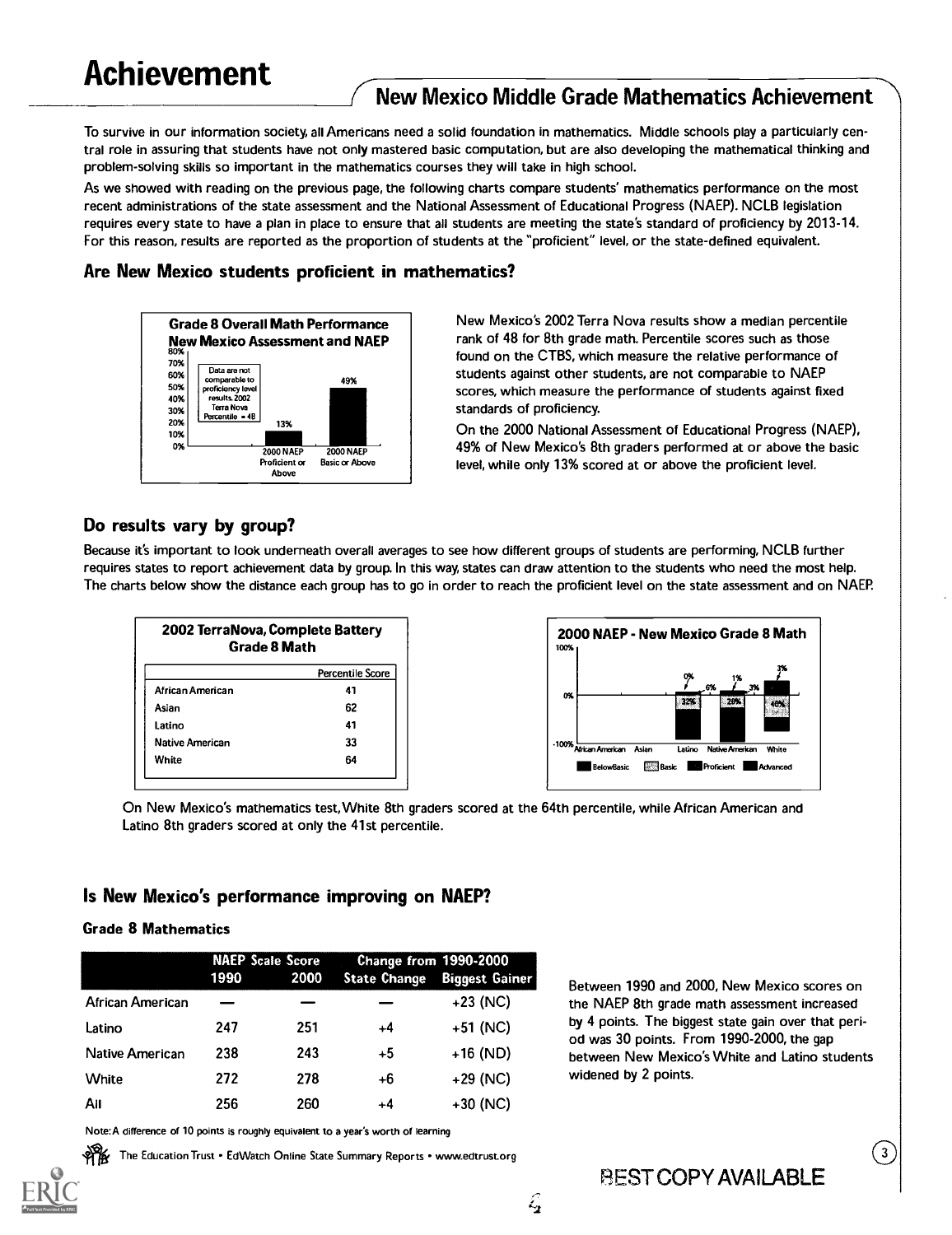# How Does New Mexico's Achievement Compare?

The win-win pattern states want to see is rising student achievement combined with narrowing gaps between student groups. On these pages we show where states are in meeting this twofold goal with respect to either African American, Latino or low-income students. For this report, we chose to feature the largest minority group in your state. While we focus here on one group's story, a complete picture of how your state is doing with all students can be found on Ed Watch Online at www.edtrust.org.

Readers should note that progress on one part of the goal does not necessarily mean progress on the other. For example, a state can have a narrow achievement gap between White and minority students, but the achievement levels of both groups are low. Likewise, minority achievement can be high relative to other states, but low in relation to White achievement in their own state, leaving a large gap. Most encouraging are the states that are seeing progress on both fronts.

# NAEP Grade 4 Reading

#### How does New Mexico's Latino-White achievement gap compare?

The chart below shows the reading achievement gap between your state's Latino and White fourth-graders on NAEP.The top of each bar represents the average scale score for White students and the bottom is that for Latino students. States are ordered from the narrowest to the widest gap.



## How do Latino scores in New Mexico compare?

Some states are far more successful teaching minority and low-income students than others. Indeed the achievement gap between students of the same group in high- and low-performing states is often larger than the gap between White and minority students within states.The following chart shows the average scale scores of Latino fourth-graders in all states that participate in NAEP.



Note:A difference of 10 points is roughly equivalent to one year's worth of learning.

New Mexico—along with MN, MT and WV—has the ninth smallest Latino-White achievement gap on the 1998 NAEP grade 4 reading assessment. Latino 4th graders in New Mexico perform in the top half among states in NAEP reading.

 $\tilde{\omega}$ 

The Education Trust • EdWatch Online State Summary Reports • www.edtrust.org

4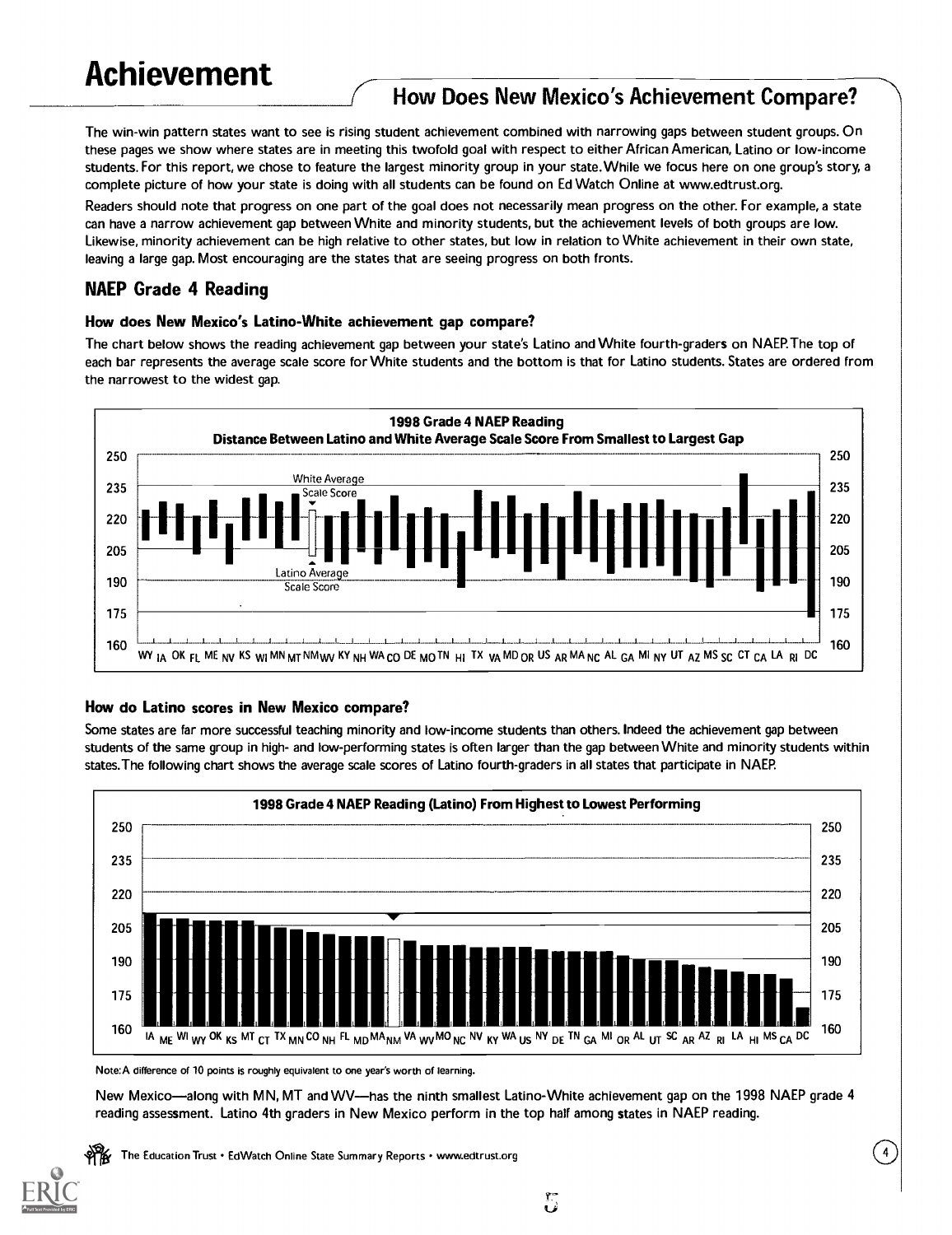# How Does New Mexico's Achievement Compare?

# NAEP Grade 8 Mathematics

# How does New Mexico's Latino-White achievement gap compare?

As with reading, the chart below shows the mathematics achievement gap between your state's Latino and White eighth-graders on NAEP.The top of each bar represents the average scale score for White students and the bottom is that for Latino students. States are ordered from the narrowest to the widest gap.



# How do Latino scores in New Mexico compare?

Some states are far more successful teaching minority and low-income students than others. Indeed the achievement gap between students of the same group in high- and low-performing states is often larger than the gap between White and minority students within states.The following chart shows the average scale scores of Latino eighth-graders in all states that participate in NAEP.



Note:A difference of 10 points is roughly equivalent to one year's worth of learning.

New Mexico's—along with HI, IL, KS and NV's—Latino-White achievement gap falls 14th among states on the 2000 NAEP grade 8 math assessment. Latino 8th graders in New Mexico perform in the middle of the pack among states in NAEP math.



 $\left(5\right)$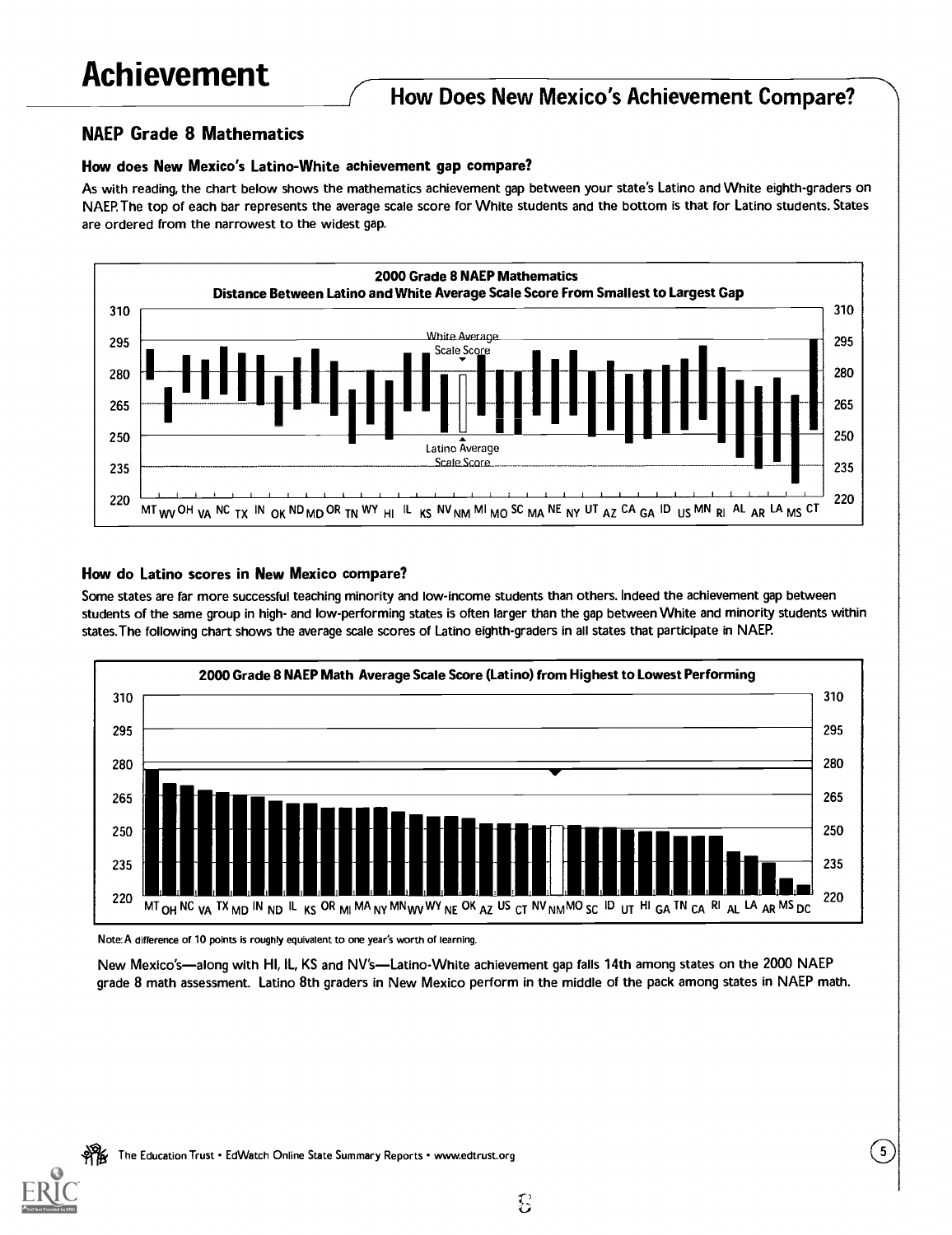# High School and College Success

In earlier times, young people with poor reading and math skills could still succeed if they were willing to work hard. Now they need more. Not only do young people need to graduate from high school, but most will also need at least some postsecondary education or training.

# New Mexico's Student Demographics, 1998-99

Population and enrollments: These data offer a picture of the student population in your state. Comparing the demographic distribution of students across each educational level shows what happens to children as they journey through the education system. Significant differences should raise questions about equity.

|                        | Population, age 5-24 | Public K-12 | <b>Two Year Colleges</b> | <b>Four Year Colleges</b> |
|------------------------|----------------------|-------------|--------------------------|---------------------------|
| African American       | 2%                   | 2%          | 2%                       | 2%                        |
| Asian                  | 1%                   | 1%          | 1%                       | 2%                        |
| Latino                 | 47%                  | 49%         | 36%                      | 32%                       |
| <b>Native American</b> | 12%                  | 11%         | 13%                      | 4%                        |
| <b>White</b>           | 38%                  | 37%         | 38%                      | 41%                       |
| Other                  |                      |             | 10%                      | 18%                       |
| Total                  | 100%                 | 100%        | 100%                     | 100%                      |
| <b>Number</b>          | 540,428              | 328,753     | 53,288                   | 57,451                    |

## Participation and Success in Advanced Placement, 2000-2001

Composition of AP test takers: Students take Advanced Placement (AP) exams after completing year-long AP courses, typically among the highest level offered in high schools. In a system where all students have equal access to these opportunities, the percentage of test-takers by race and ethnicity would be proportional to their representation in public K-12 enrollment.

#### Who Takes AP Tests?

Example: Of all AP test-takers, this proportion were African Americans

|                        | Public K-12<br><b>Enrollment</b> | <b>Calculus AB</b> | <b>English Language</b><br>and Composition | <b>Biology</b> |
|------------------------|----------------------------------|--------------------|--------------------------------------------|----------------|
| African American       | 2%                               | 1%                 | 2%                                         | 0%             |
| Asian                  | 1%                               | 5%                 | 3%                                         | 3%             |
| Latino                 | 50%                              | 25%                | 26%                                        | 26%            |
| <b>Native American</b> | 11%                              | 5%                 | 8%                                         | 2%             |
| <b>White</b>           | 35%                              | 63%                | 62%                                        | 69%            |
| Total                  | 100%                             | 100%               | 100%                                       | 100%           |
| <b>Number</b>          | 320,306                          | 579                | 647                                        | 300            |

Success rates of AP test takers: A school system's responsibility does not end at enrolling students in AP courses. While AP test taking offers a picture of access to AP coursework, relative achievement on these exams is an important measure of student/teacher preparedness. Huge variability in the proportion of test takers that earn a 3 or greater should raise questions about the quality of instruction or educational resources provided in courses labeled Advanced Placement.

## Who Scores a 3, 4 or 5?

Example: Of all African Americans who took the AP Calculus exam, this percent scored a 3, 4 or 5.

|                        | <b>Calculus AB</b> | <b>English Language and Composition</b> | <b>Biology</b> |
|------------------------|--------------------|-----------------------------------------|----------------|
| African American       | ۰                  |                                         | *              |
| Asian                  | 61%                |                                         | ۰              |
| Latino                 | 30%                | 20%                                     | 23%            |
| <b>Native American</b> | 29%                | 12%                                     | ۰              |
| White                  | 57%                | 46%                                     | 41%            |
| Total                  | 49%                | 36%                                     | 36%            |

7

'data are not reported where there were less than 25 test takers in the state

The Education Trust . EdWatch Online State Summary Reports . www.edtrust.org

BEST COPY AVAILABLE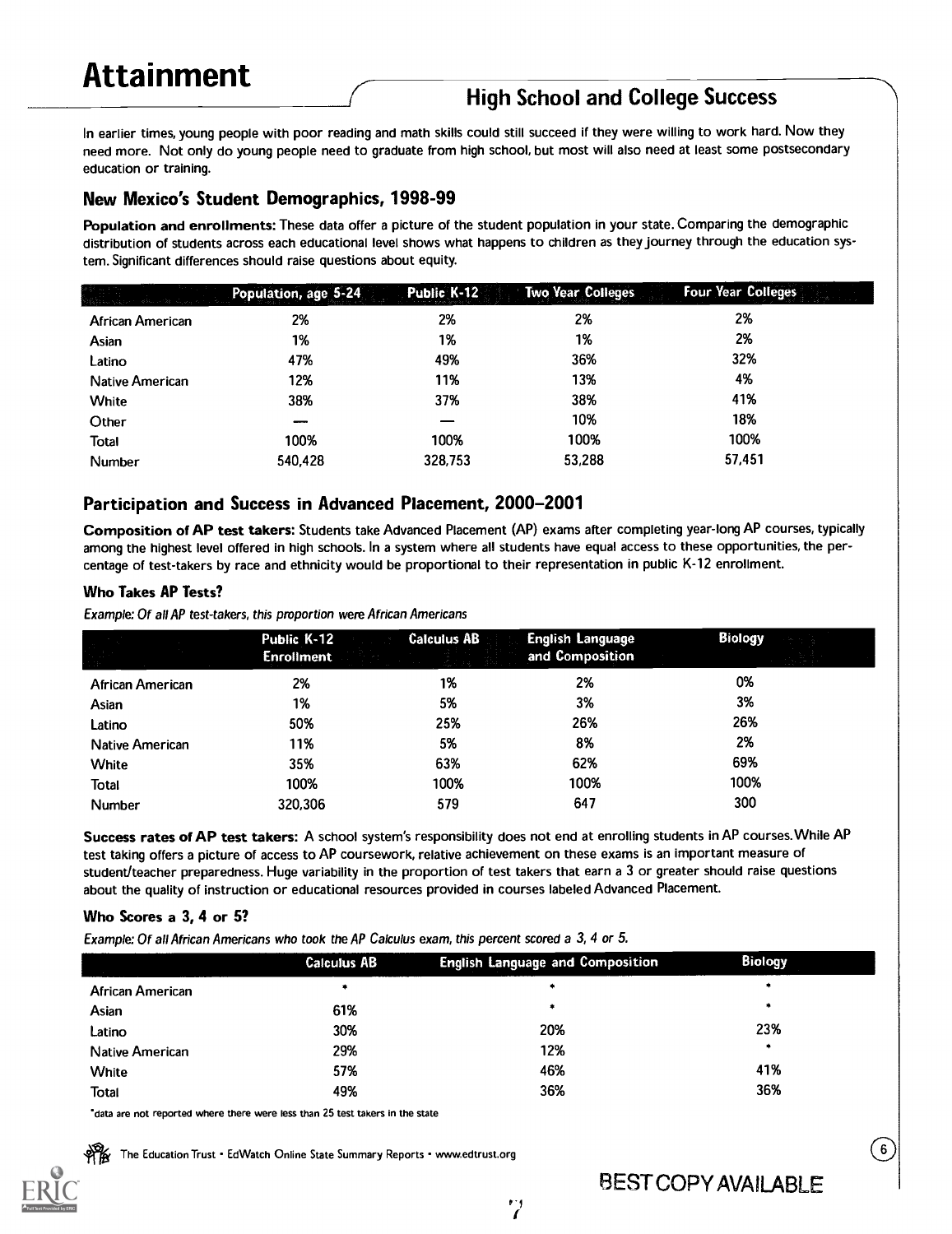# High School and College Success

# Who Makes it Through High School?

# New Mexico's 8th Graders vs. Diplomas

8th graders= 1995-96; diplomas= 2000

| mi salah biyata bir yana daga | Grade 8 | Diploma |
|-------------------------------|---------|---------|
| African American              | 562     | 416     |
| Asian                         | 224     | 207     |
| Latino                        | 12,004  | 7.591   |
| <b>Native American</b>        | 2.856   | 1,858   |
| White                         | 10,247  | 7.959   |
| Total                         | 25.893  | 18,031  |

In order to determine equity in attainment rates, we compare regular diploma recipients with the number of 8th graders four years earlier. These show the flow of groups of students from middle school to high school graduation. Although these data do not track individual students from year to year, they should paint a fairly representative picture of who makes it through high school.

# Who Makes It Through College?

Good jobs for young people today increasingly require at least some postsecondary training with the greatest advantage going to those with a B.A. or better. Over the last decade, college-going rates have gone up across the country. Below we offer several indicators of postsecondary trends in your state compared to the performance of the top states on each indicator.

# Participation and Persistence in Postsecondary

|                                                                     | <b>New Mexico</b> | Top States* |
|---------------------------------------------------------------------|-------------------|-------------|
| H.S. freshmen enrolling in any U.S. college w/in 4 years            | 37%               | 54%         |
| 1st year community college students returning their 2nd year        | 52%               | 63%         |
| Freshmen at 4 year returning their sophomore year                   | 69%               | 83%         |
| First-time full-time freshmen completing a BA w/in 6 years          | 36%               | 61%         |
| *Top States= median of top 5 performing states (Measuring Up 2002). |                   |             |

In order to determine equity in attainment rates, we've compared freshmen enrollments to bachelor's degrees four years later. We've also provided official data on the six-year graduation rates for students in your state's premier public university. Taken together, these should paint a fairly representative picture of who makes it through college.

# 6-Year Graduation Rates at State Flagship Campus, 2001

# New Mexico Freshmen vs. Degrees Awarded

(1995-96 First-time, full-time freshmen)

|                  | <b>University of New Mexico</b> |
|------------------|---------------------------------|
| African American | 35%                             |
| Asian            | 51%                             |
| Latino           | 43%                             |
| Native American  | 26%                             |
| White            | 47%                             |
| All              | 44%                             |

\*First-time full-time and part-time freshmen Freshmen= 1996-97; Degrees= 2000

|                  | <b>University of New Mexico</b> | in kung sayah Popula Ing Kutun.<br>Kabupatèn Popula | <b>Freshmen</b> | <b>Bachelors</b> |
|------------------|---------------------------------|-----------------------------------------------------|-----------------|------------------|
| African American | 35%                             | African American                                    | 346             | 168              |
| Asian            | 51%                             | Asian                                               | 244             | 132              |
| Latino           | 43%                             | Latino                                              | 5.524           | 2,122            |
| Native American  | 26%                             | White                                               | 5.944           | 3.866            |
| White            | 47%                             | Other                                               | 2,083           | 439              |
| All              | 44%                             | Total                                               | 14,141          | 6,727            |

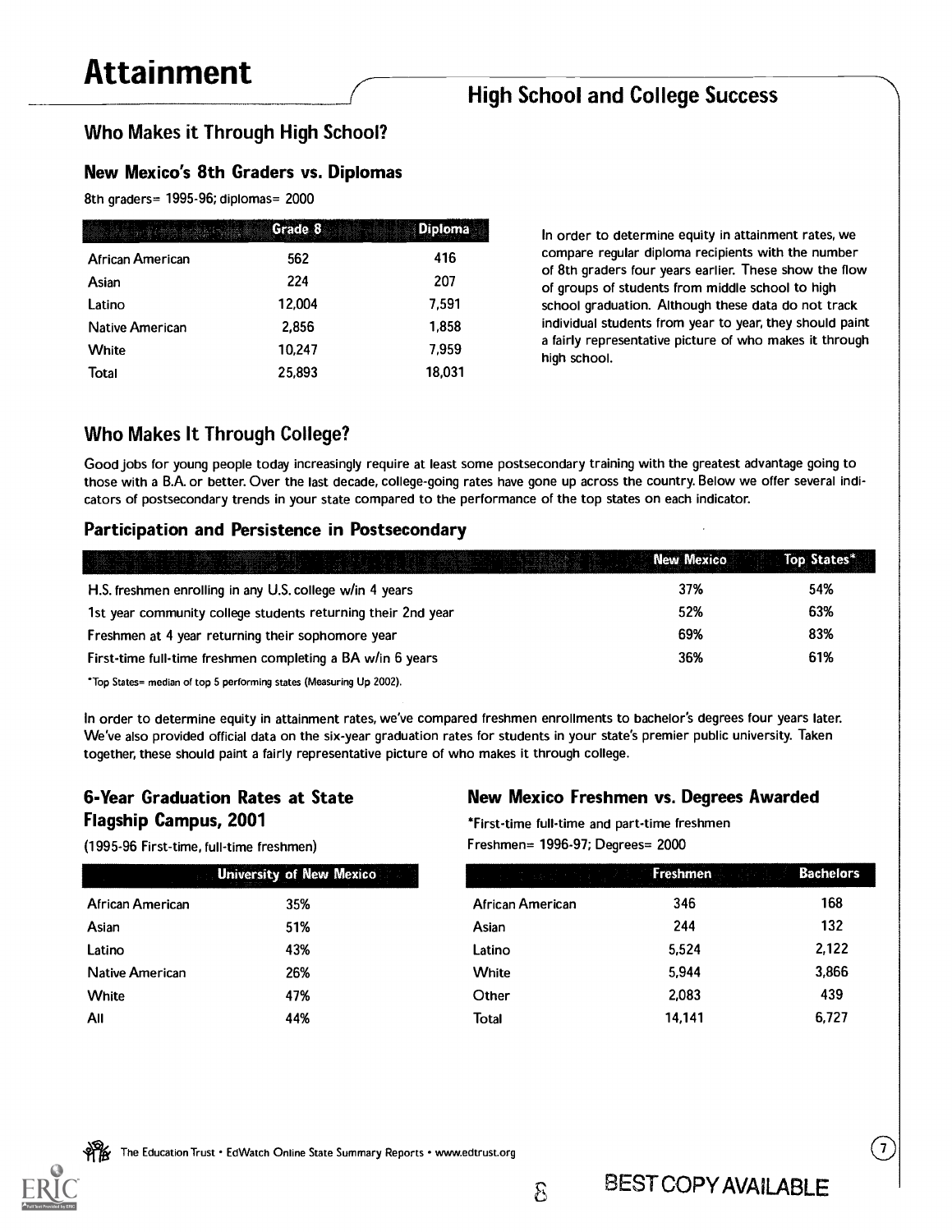# **Opportunity**

# Opportunity Gaps

Differences in achievement and attainment between groups of students often have roots in differences in the availability of educational resources.To begin to understand achievement gaps among their students, states and districts should look at the distribution of qualified teachers, challenging curricula as well as funds.

# Teacher Gaps

# Who Teaches Whom?

Research is very clear: good teachers make good schools. Students who get several effective teachers in a row will soar no matter what their family backgrounds, while students who have even two ineffective teachers in a row rarely recover. The below chart shows one measure of the distribution of teacher talent in your state.

Under NCLB, every state and school district must make sure that low-income students receive their fair share of qualified and experienced teachers. Readers should investigate their state's plan for placing a highly qualified teacher in every classroom.



According to national survey data, over a third of New Mexico's secondary classes are taught by teachers lacking either a major or minor in the field. Nationally students in high poverty, high minority schools continue to receive less than their fair share of teacher talent.

# Challenging Curricula

Industry has joined colleges in the demand for individuals with high-level knowledge and skills. This means that all students need a rigorous curriculum in order to be prepared for success, whether they choose college or work. Yet too few students have the opportunity to gain these skills through rigorous math and science courses.

# High Level Course-Taking, 1999-2000

#### Percentage of students who take high-level courses

Course-taking is an indicator of the amount of access students have to challenging subject matter and the essential skills it develops for life after high school. States should examine differences in access for different student groups.

|                                                                                                                                                                                                                              | New Mexico | Top States* |
|------------------------------------------------------------------------------------------------------------------------------------------------------------------------------------------------------------------------------|------------|-------------|
| 8th graders taking Algebra                                                                                                                                                                                                   | 17%        | 30%         |
| 9th-12th graders taking at least 1 upper-level math course                                                                                                                                                                   | 31%        | 57%         |
| 9th-12th graders taking at least 1 upper-level science course                                                                                                                                                                | 19%        | 39%         |
| ternet and the second the second and the contract of the second in the second in the second in the second in the second in the second in the second in the second in the second in the second in the second in the second in |            |             |

 $\Omega$ 

'Top States= median of top 5 performing states (Measuring Up 2002)

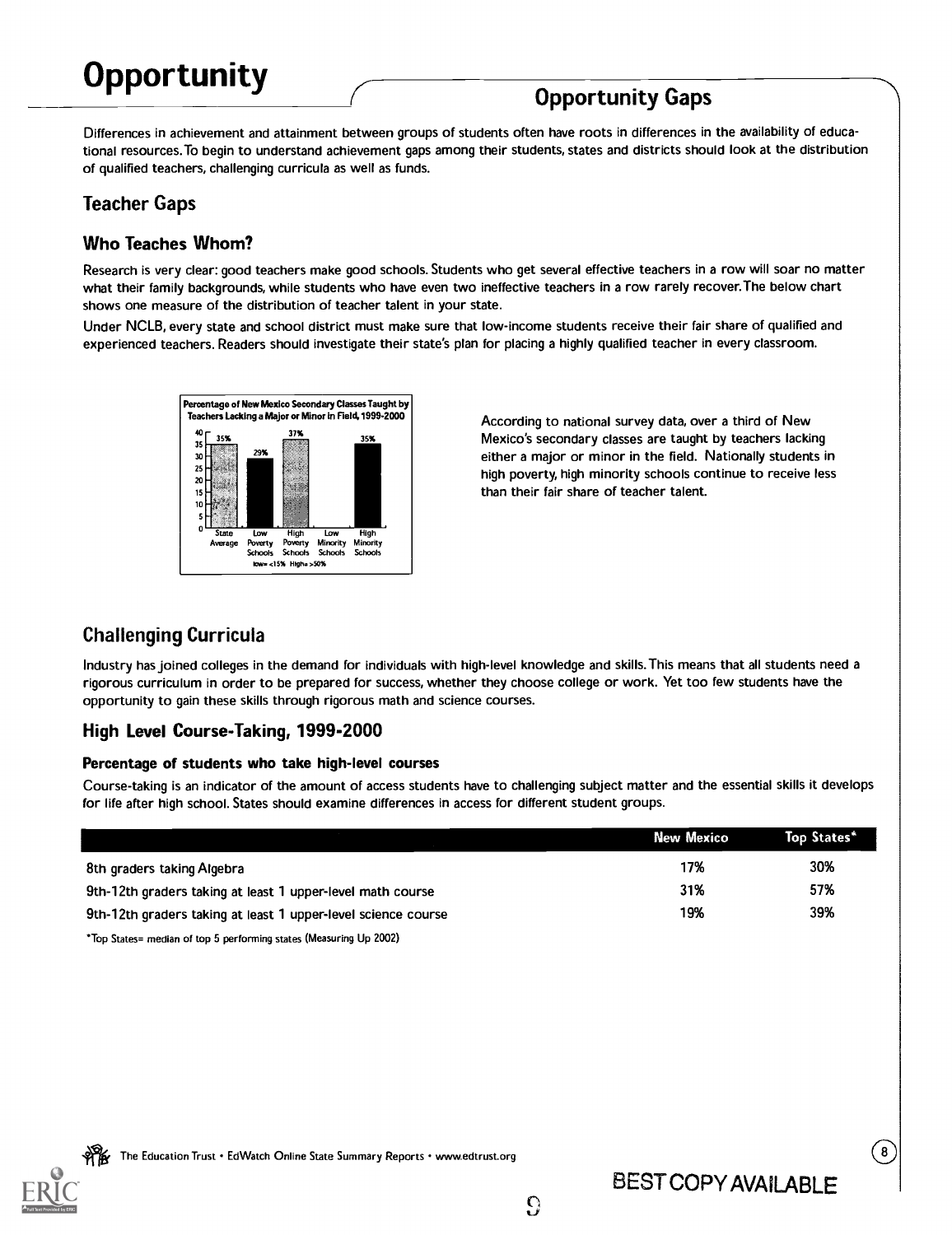# Opportunity Gaps

# Special student placements, 2000

School programs vary a great deal in their level of curriculum, expectations, and instruction. If there is equity in placements, the number of Latino students, for example, placed in gifted and talented programs and in special education should be proportional to Latinos enrolled in K-12.Although suspensions are not precisely an academic program, we include data about them because too often they represent a placement out of the system altogether.

Example for reading this chart: Of all public K-12 enrollments in your state, this proportion were African Americans.

|                  | <b>Example 26 Weilter School School School School School School School School School School School School School School School School School School School School School School School School School School School School School</b> |        | % Special Education | % Suspensions |
|------------------|--------------------------------------------------------------------------------------------------------------------------------------------------------------------------------------------------------------------------------------|--------|---------------------|---------------|
| African American | 2%                                                                                                                                                                                                                                   | 2%     | 4%                  | 4%            |
| Asian            | 1%                                                                                                                                                                                                                                   | 2%     | 2%                  | 1%            |
| Latino           | 50%                                                                                                                                                                                                                                  | 26%    | 52%                 | 50%           |
| Native American  | 11%                                                                                                                                                                                                                                  | 5%     | 10%                 | 17%           |
| <b>White</b>     | 35%                                                                                                                                                                                                                                  | 66%    | 32%                 | 30%           |
| Total            | 100%                                                                                                                                                                                                                                 | 100%   | 100%                | 100%          |
| <b>Number</b>    | 320.306                                                                                                                                                                                                                              | 12.107 | 33,269              | 21.935        |

# Investments

## Funding Gaps: Education Dollars by District Poverty and Minority Enrollment, 1999-2000

Most states spend considerably fewer state and local resources on the education of poor children than they do on educating more affluent children. The analyses below show the difference between resources available to the quarter of districts in the state with the most poor children and the quarter of districts with the fewest poor children.

In New Mexico, districts with the highest child poverty rates have \$86.06 fewer state and local dollars to spend per student compared with the lowest-poverty districts.That translates into a total \$2,151.44 for a typical classroom of 25 students.

Districts with the highest minority enrollments have \$100.16 fewer state and local dollars to spend per student compared with the lowest-minority districts. That translates into a total \$2,503.96 for a typical classroom of 25 students.

## State Funding for K-12 and Higher Education

It is important to examine changes in state education spending in the context of the overall budget as well as expenditures in other areas.



# College Affordability Gaps, 2001

College costs often discourage students with limited means from seeking further education. States can lessen this problem by targeting their aid dollars to low-income students and by providing affordable colleges within the reach of low-income families.

|                                                                                         | New Mexico | Top States* |
|-----------------------------------------------------------------------------------------|------------|-------------|
| Amount state provides to low-income students for every \$1 of federal Pell grants       | \$0.25     | \$1.08      |
| Share of income that poorest families need to pay for tuition at lowest priced colleges | 10%        | 8%          |
| *Top States= median of top 5 performing states (Measuring Up 2002)                      |            |             |

The Education Trust · EdWatch Online State Summary Reports · www.edtrust.org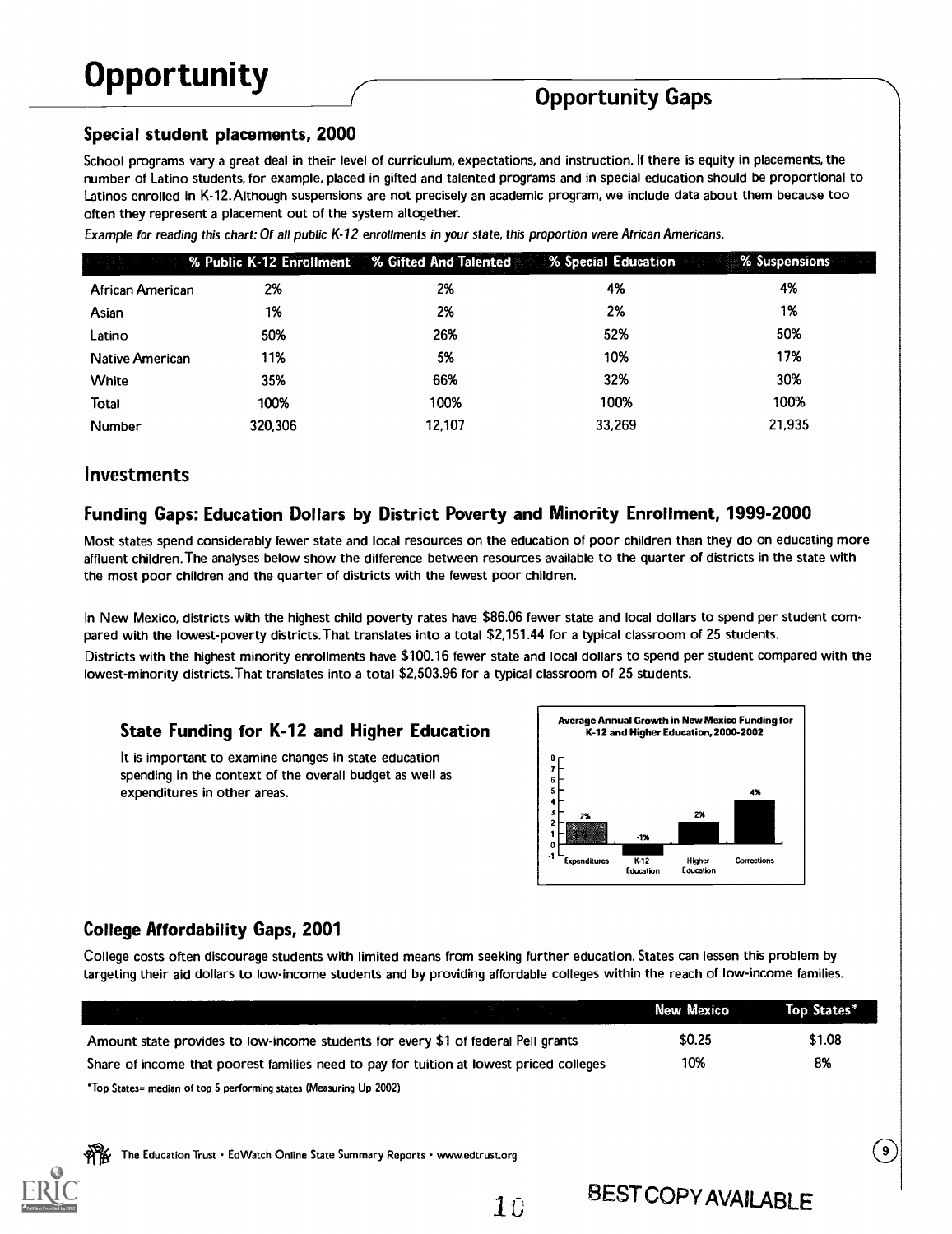# References

State assessment results were collected from state education department websites.

High Level Course-taking, Participation and Persistence, and Affordability data: Measuring Up 2002:The State-By-State Report Card for Higher Education.The National Center for Public Policy and Higher Education (2002). Measuring Up defines "Top States" as the median value of the top five performing states. htto://measuringuo.highereducation.org/2002/reporthome.htm

#### NCAA 6 yr graduation rates: www.ncaa.org

All remaining indicators contain data from The Education Watch Interactive State & National Data Site: www.edtrust.org

Full definitions and sources for all indicators on Education Watch Online can be found at: http://204.176.179.36/dc/edtrust/navfiles/databookdef2.html

NAEP notes:

- NAEP data were not reported for race/ethnic groups where sample size is too small for reliable estimate.
- State change reported on pages 2 and 3 may not be statistically significant.
- NAEP cross-state tables (pages 4 and 5) are presented for either African Americans or Latinos, whichever is a greater proportion of 2000-2001 public K-12 enrollment. Where neither African American nor Latino students comprise at least 3% of the public K-12 enrollment in a state, we presented data for low-income students.

Cross-state table note (p. 4 & 5): For both the gap and minority achievement charts, states that share the same gap size or scale score are ordered alphabetically and share the same rank order in the text analysis. The nation is not included in cross state rank order.

Public K-12 enrollment note: These data may vary across different tables because we used data from consistent years within each table to provide the most accurate context.

Advanced Placement (AP) note: The number of non-respondents and Native Americans was subtracted from the total test-takers and public K-12 enrollment so the reported/known percentages would equal 100%.AP results for Native Americans are not reported as a separate category because we did not deem the data reliable.

Teacher gap data refer to secondary classes in the core subjects.

Rounding note: Due to rounding, the data where we present distributional percentages may not total to 100. We have indicated <0.5% where data would have rounded to zero. Average annual growth in state funding per National Association of State Budget Officers (NASBO) data.

# Education Watch Interactive State and National Data Site

Much of the data in this report-and many additional education indicators-is available on Ed Watch Online-our interactive State and National Data Site, which allows users to compare student achievement and opportunity data across states and for the nation. To access the site, go to our website at www.edtrust.org.

## Dispelling the Myth Online

While these reports focus on state-level data, Dispelling the Myth Online—another of our online data tools—allows users to mine school-level achievement data in almost every state.This easy-to-use, fully interactive Web site allows you to use school demographic and performance criteria of your choice to conduct rapid searches for high-performing or high-improving schools in nearly every state in the nation for all subjects and grade-levels where state assessment data is available in that state. To access the full collection of Dispelling the Myth analyses, tools, and documentation, go to our website at www.edtrust.org.



The Education Trust was created to promote high academic achievement for all students at all levels, kindergarten through college. While we know that all institutions could better serve their students, our work focuses on the schools and colleges most often left behind in efforts to improve education: those serving Latino, African American, Native American and low-income students.